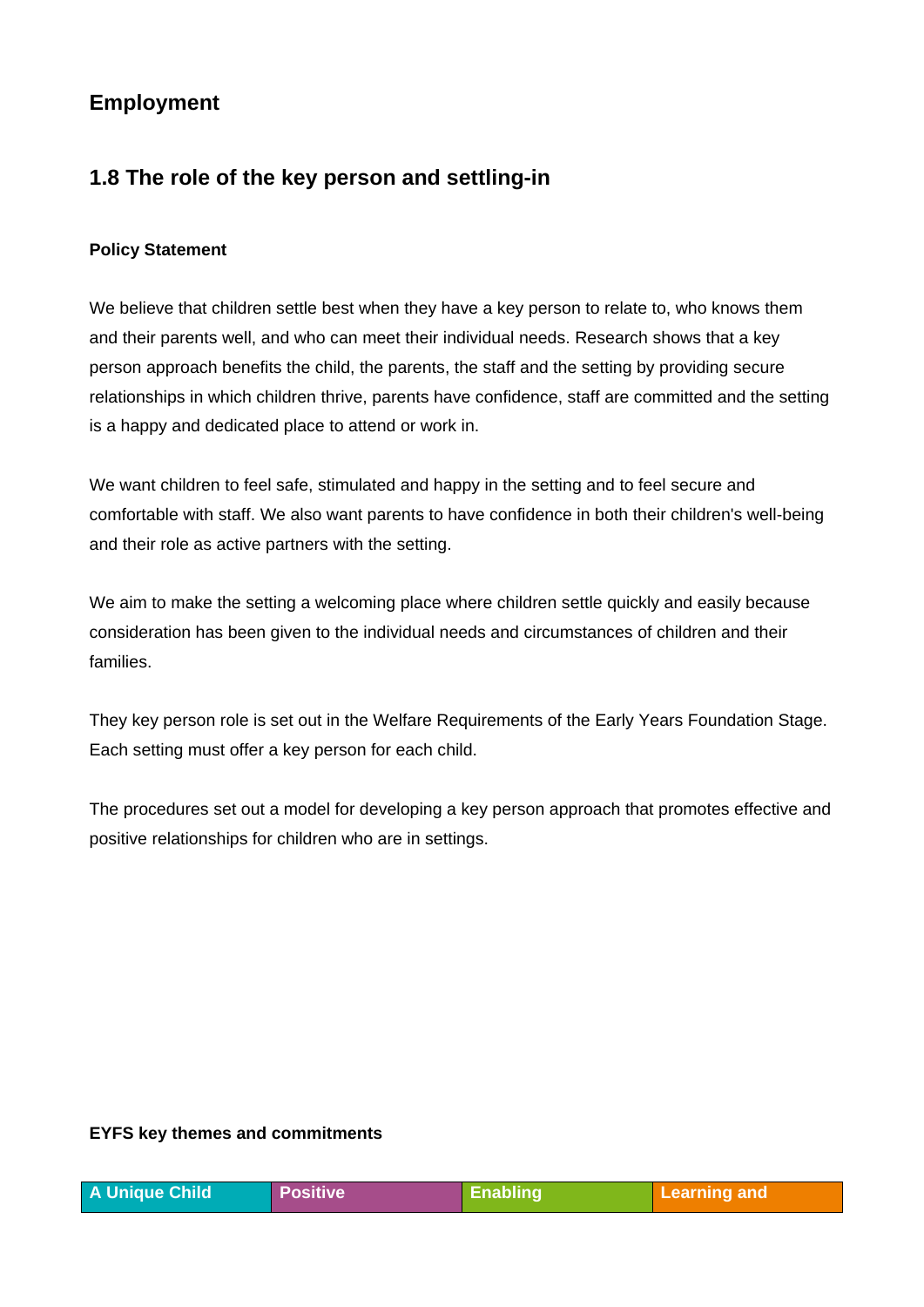|                        | <b>Relationships</b> | <b>Environments</b>  | <b>Development</b>   |
|------------------------|----------------------|----------------------|----------------------|
| 1.2 Inclusive practice | 2.2 Parents as       | 3.2 Supporting every | 4.4 Personal, social |
| 1.3 Keeping safe       | partners             | child                | and emotional        |
| 1.4 Health and well-   | 2.4 Key person       | 3.3 The learning     | development          |
| being                  |                      | environment          |                      |

#### **Procedures**

- We allocate a key person before the child starts.
- In some settings where a home visit is carried out before the child starts, this is done by the manager and the key person.
- The key person is responsible for the induction of the family and for settling the child into our setting.
- The key person offers unconditional regard for the child and is non-judgemental.
- The key person works with the parent to plan and deliver a personalised plan for the child's well-being, care and leaning.
- The key person acts as the key contact for the parents and has links with other carers involved with the child, such as a childminder, and co-ordinates the sharing of appropriate information about the child's development with those carers.
- A key person is responsible for developmental records and for sharing information on a regular basis with the child's parents to keep those records up-to-date, reflecting the full picture of the child in our setting and at home.
- The key person encourages positive relationships between children in her/his key group, spending time with them as a group each day.
- We provide a back-up key person so the child and the parents have a key contact in the absence of the child's key person.
- We promote the role of the key person as the child's primary carer in our setting, and as the basis for establishing relationships with other staff and children.

### *Settling-in*

- When a child starts to attend the setting, we use a variety of ways to provide his/her parents with information. These include written information (including our prospectus and policies), displays about activities available within the setting, information days and evenings and individual meetings with parents.
- **•** During the half-term before a child is enrolled, we provide opportunities for the child and his/her parents to visit the setting.
- **We allocate a key person to each child.**